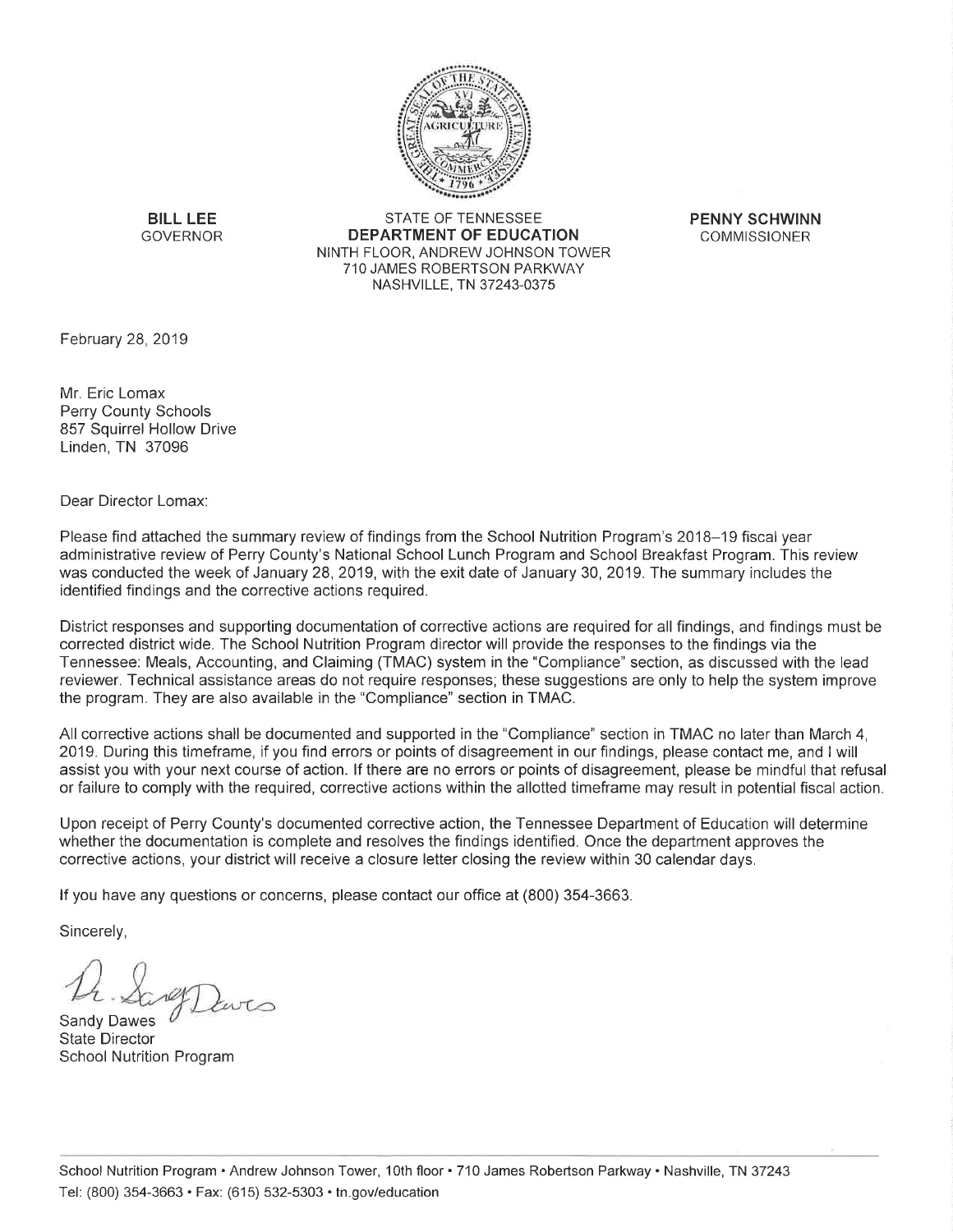

## **Perry County (680)**

**Review ID: 1073** 

## **Exit Conference Date: 1/30/2019**

Review Year: 2019

Month of Review: December

Lead Reviewer: Gary Gluch

|  | <b>Findings ID</b><br>Area | <b>Finding Description</b> | <b>Required Corrective Action</b> |
|--|----------------------------|----------------------------|-----------------------------------|
|--|----------------------------|----------------------------|-----------------------------------|

## **SFA - Level Findings**

| $1200 -$<br>Professional<br>Standards | $V-1200$ | Professional standard<br>requirements were not met.<br>completed the minimum<br>training requirement of six<br>hours.                                                                                                                                                                                            | Create a training plan for the employee to<br>complete the minimum required training<br>One full time employee had not hours, and upload a copy of the plan.                                                                                                                                                                                                                                                                                                                               |
|---------------------------------------|----------|------------------------------------------------------------------------------------------------------------------------------------------------------------------------------------------------------------------------------------------------------------------------------------------------------------------|--------------------------------------------------------------------------------------------------------------------------------------------------------------------------------------------------------------------------------------------------------------------------------------------------------------------------------------------------------------------------------------------------------------------------------------------------------------------------------------------|
| $700 -$<br>Resource<br>Management     | $V-0700$ | Unallowable costs at Linden<br>Elementary were charged to<br>the nonprofit school food<br>service account. School<br>nutrition funds were being<br>used to pay for a full-time<br>custodian, but the custodian<br>was not a food service<br>employee and was not working<br>100% to support school<br>nutrition. | Cease the use of school nutrition funds to pay<br>100% of the custodian's wages, or create a<br>mechanism to separate cost objectives so that<br>general purpose (GP) and school nutrition pay<br>appropriate shares. Furthermore, GP must<br>credit the nonprofit food service account for<br>the wages and other employment costs<br>incurred from July 1, 2018 through January 31.<br>For proof of compliance, upload<br>documentation that demonstrates the<br>transfer was completed. |
| 800 - Civil<br>Rights                 | $V-0800$ | Civil rights requirements were<br>not met. The following program<br>materials did not contain the<br>current non-discrimination<br>statement: direct certification<br>notification, approval/denial<br>benefits, verification<br>notification, and verification<br>result letters.                               | Update letters to the correct non-<br>discrimination statement, and upload a copy<br>of each corrected letter as proof of<br>compliance.                                                                                                                                                                                                                                                                                                                                                   |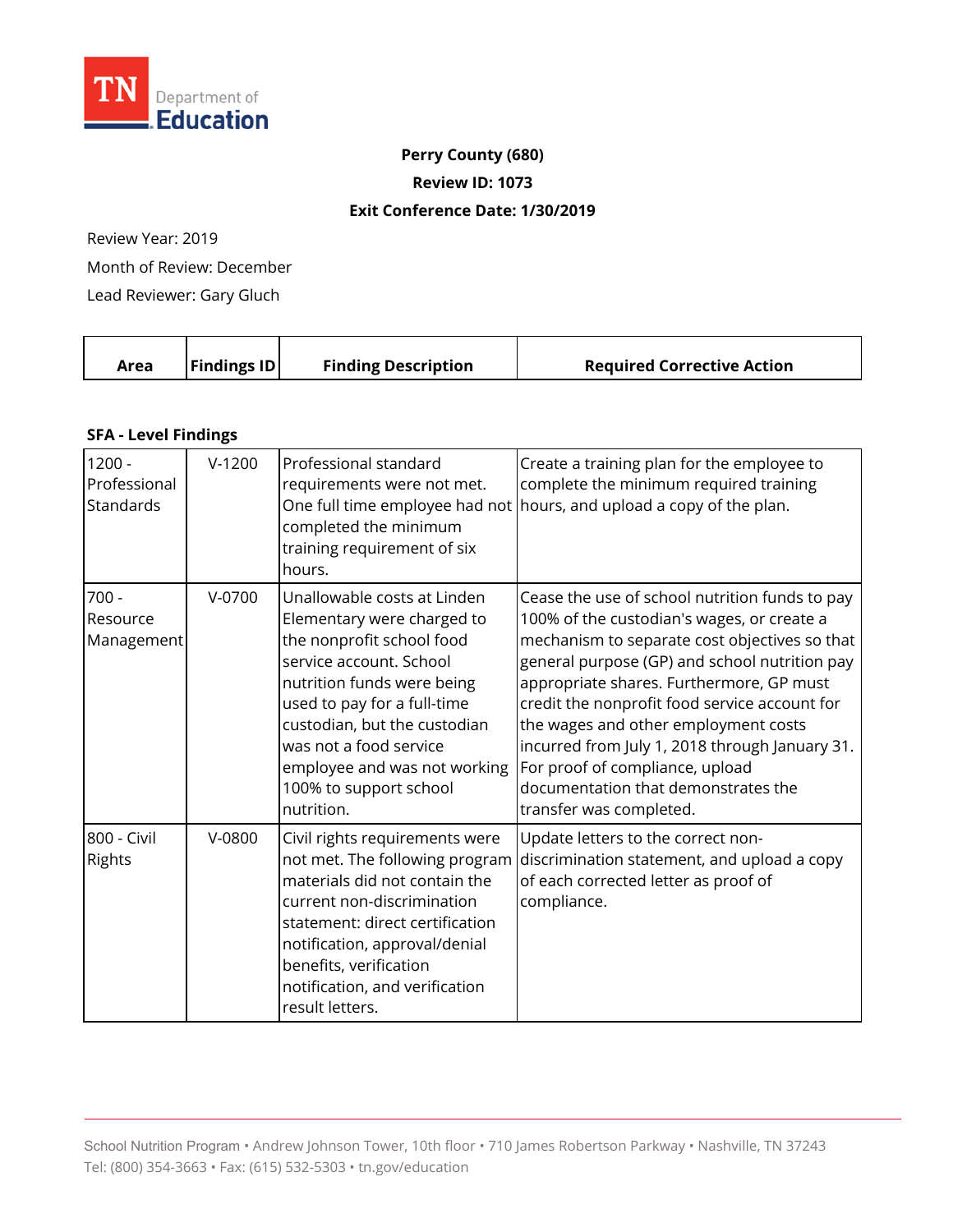

| RMCR-      | V-RMCR | Revenue From Nonprogram         | Complete the USDA nonprogram revenue        |
|------------|--------|---------------------------------|---------------------------------------------|
| Revenue    |        | Foods requirements were not     | calculator or the state toolkit. Upload the |
| From       |        | met. Information was not        | completed form along with the backup        |
| Nonprogram |        | available at the time of review | documentation for proof of compliance.      |
| Foods      |        | to assess compliance with the   |                                             |
|            |        | requirements.                   |                                             |

## **Site - Level Findings: Linden Elementary (0015)**

| 1100 - Smart<br>Snacks in<br>School | $V-1100$ | Smart Snacks in School<br>requirements were not met.<br>School office staff did not have<br>documentation demonstrating<br>compliance for some snack<br>items being sold in the vending<br>machines during the school<br>day.                                                                                                  | Provide the smart snack calculator<br>documentation for the chocolate chip cookies<br>and the cheddar snack mix, or replace them<br>with compliant snacks. Upload the smart<br>snack calculator documentation or a picture<br>of the machine demonstrating that non-<br>complaint snacks were removed. |
|-------------------------------------|----------|--------------------------------------------------------------------------------------------------------------------------------------------------------------------------------------------------------------------------------------------------------------------------------------------------------------------------------|--------------------------------------------------------------------------------------------------------------------------------------------------------------------------------------------------------------------------------------------------------------------------------------------------------|
| 1400 - Food<br>Safety               | $V-1400$ | The temperature of hot foods<br>was checked but no corrective<br>action was being taken if the<br>temperature was below the<br>minimum internal temperature.<br>On the day of review, chicken<br>nuggets on the serving line<br>were 130 degrees Fahrenheit.                                                                   | Retrain staff on hot holding and reheating<br>potentially hazardous food procedures.<br>Upload an agenda and training roster to<br>demonstrate compliance.                                                                                                                                             |
| 1400 - Food<br>Safety               | $V-1400$ | Cooling logs did not<br>demonstrate that hot foods<br>were cooled to 41 degrees or<br>below within 6 hours. Logs<br>from the review period<br>indicated leftovers were only<br>cooled to 60-70 degrees prior<br>to being placed in the<br>refrigerator or freezer.                                                             | Retrain staff on procedures for cooling<br>potentially hazardous foods. Upload agenda<br>and training roster to demonstrate<br>compliance.                                                                                                                                                             |
| 1400 - Food<br>Safety               | $V-1400$ | Food safety requirements were<br>not met. Cafeteria staff was not<br>following the receiving and<br>storage standard operating<br>procedure (SOP). Items in dry<br>storage, walk-in refrigerator<br>and walk-in freezer were not<br>consistently dated upon<br>receipt, and use of the First-In,<br>First-Out (FIFO) inventory | Retrain staff on proper procedures for the<br>receiving and storing foods. Upload the<br>training agenda and roster of attendees to<br>demonstrate compliance.                                                                                                                                         |